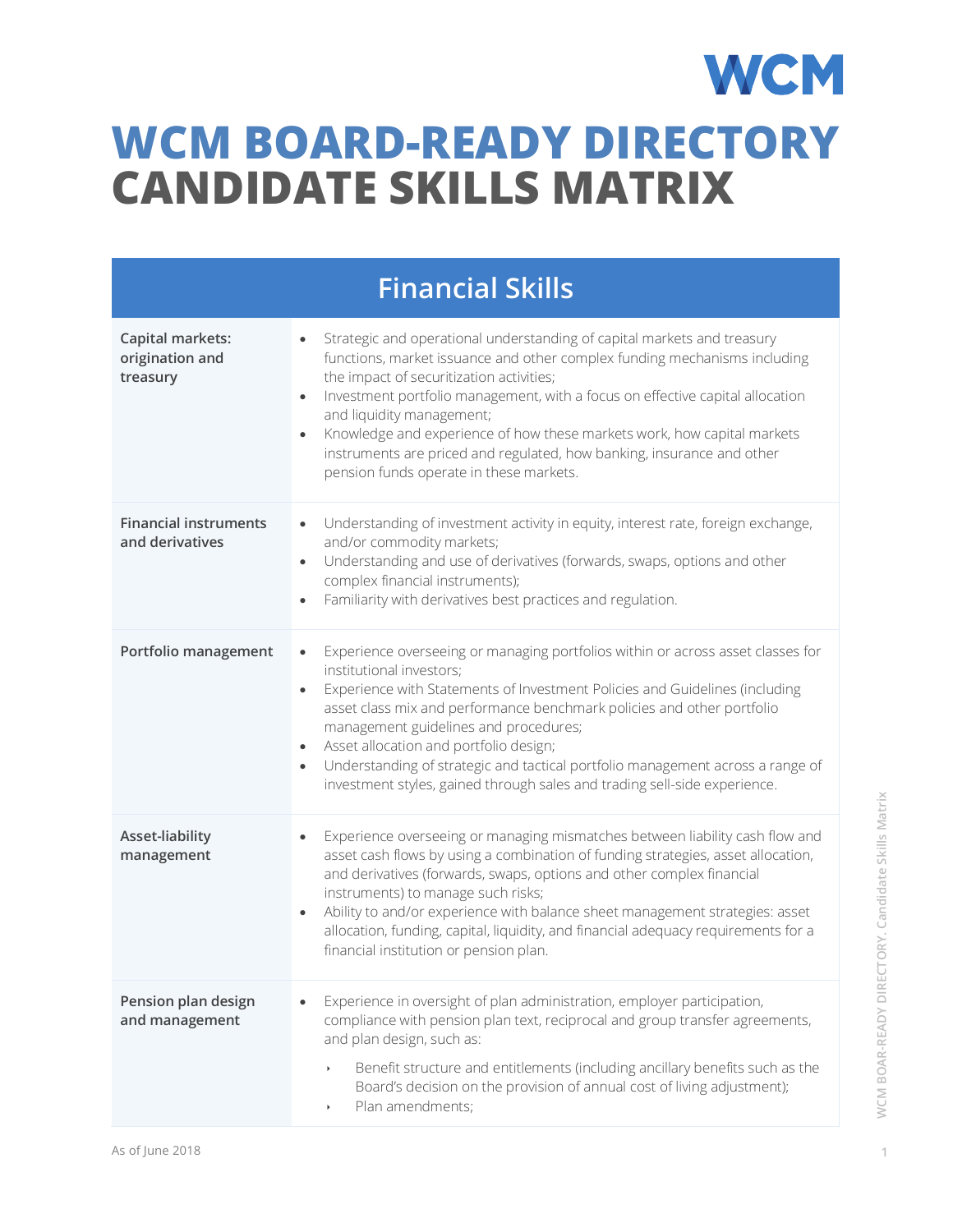|                                                           | Contribution rates and rate changes;<br>$\blacktriangleright$<br>Criteria related to member eligibility and employer participation.<br>$\blacktriangleright$                                                                                                                                                                                                                                                                                                                                                                                                                                                                                                                                          |
|-----------------------------------------------------------|-------------------------------------------------------------------------------------------------------------------------------------------------------------------------------------------------------------------------------------------------------------------------------------------------------------------------------------------------------------------------------------------------------------------------------------------------------------------------------------------------------------------------------------------------------------------------------------------------------------------------------------------------------------------------------------------------------|
| <b>Capital allocation</b>                                 | Experience in evaluating and budgeting for capital projects;<br>$\bullet$<br>Experience in overseeing efficient use of and accountability for resources and<br>$\bullet$<br>funding arrangements;<br>Strategic and operational understanding in relation to mergers and acquisitions<br>$\bullet$<br>and asset sales.                                                                                                                                                                                                                                                                                                                                                                                 |
| Consumer credit and<br>residential mortgage<br>management | Understanding of the Canadian residential mortgage and consumer lending<br>$\bullet$<br>markets, and strategies for long-term success participating within this market;<br>Experience and understanding of residential mortgage and consumer loan asset<br>$\bullet$<br>performance, understanding of prudent lending practices and the underlying<br>credit risk.                                                                                                                                                                                                                                                                                                                                    |
| <b>Commercial credit</b><br>Management                    | A thorough understanding of one or more of the Canadian or global lending<br>$\bullet$<br>markets: corporate, commercial, commercial real estate, and equipment leasing,<br>and strategies for long-term success of the participants within these markets;<br>Experience and understanding of loan and leasing asset performance;<br>٠<br>Understanding of prudent lending practices, portfolio exposures and the<br>underlying credit risk.                                                                                                                                                                                                                                                          |
| Trust services (wealth<br>management)                     | Experience and understanding of trust services and the associated fiduciary<br>$\bullet$<br>duties and risks associated with trust services.                                                                                                                                                                                                                                                                                                                                                                                                                                                                                                                                                          |
| <b>Financial and</b><br>accounting/taxation<br>expertise  | Understanding of and experience with audit committee functions and<br>$\bullet$<br>responsibilities;<br>Ability to critically assess financial viability and performance of companies;<br>$\bullet$<br>Experience in company and securities (equity and debt) analysis; understanding<br>$\bullet$<br>how operating and strategic performance is linked to financial goals;<br>Experience in preparing or auditing of financial statements, financial plans and<br>$\bullet$<br>budget;<br>Experience supervising one or more persons engaged in such activities;<br>Understanding of internal controls and procedures for financial reporting and<br>the related information technology environment. |
| Risk management                                           | Understanding of the board's role in the oversight of risk management principles<br>$\bullet$<br>and practices in the context of good corporate governance;<br>Knowledge and/or experience in developing and implementing enterprise risk<br>$\bullet$<br>management, defining the company's risk appetite;<br>Senior and/or practical experience in assessing market, credit, interest rate,<br>$\bullet$<br>liquidity, funding, operational, environmental and reputational risks;<br>Ability to review the risk profile of material transactions that either grow existing<br>$\bullet$<br>businesses or diversify into new business lines.                                                        |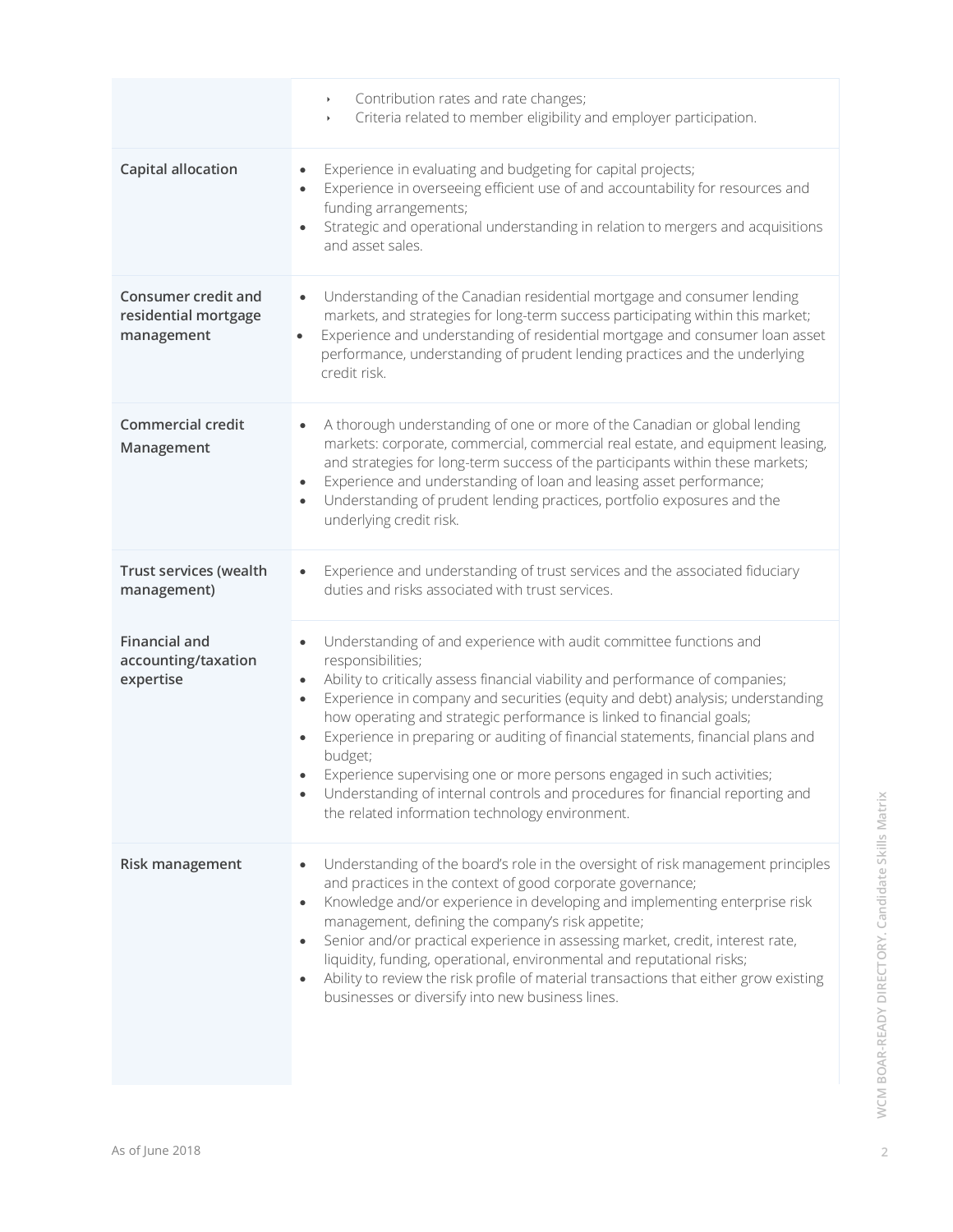| <b>General Skills</b>                                                            |                                                                                                                                                                                                                                                                                                                                                                                                                                                                                                                                                                                                                                                                                                                                                                                                                                                                                 |  |
|----------------------------------------------------------------------------------|---------------------------------------------------------------------------------------------------------------------------------------------------------------------------------------------------------------------------------------------------------------------------------------------------------------------------------------------------------------------------------------------------------------------------------------------------------------------------------------------------------------------------------------------------------------------------------------------------------------------------------------------------------------------------------------------------------------------------------------------------------------------------------------------------------------------------------------------------------------------------------|--|
| <b>Business strategy</b>                                                         | Experience with long-term strategic planning, setting strategic direction to<br>$\blacktriangleright$<br>ensure objectives are developed in a thorough and diligent manner and that<br>strategic plans to implement them are properly approved, implemented,<br>monitored and reported;<br>Ability to critically assess strategic opportunities and threats and develop<br>$\blacktriangleright$<br>effective responses.                                                                                                                                                                                                                                                                                                                                                                                                                                                        |  |
| Business head /<br>administration<br>experience (executive<br>and non-executive) | Practical understanding of organizational design, processes, strategy and risk<br>$\blacktriangleright$<br>management;<br>Ability to drive change and growth;<br>$\blacktriangleright$<br>Ability to leverage and create trust relations with strategic partners;<br>٠<br>Evidence of strong leadership and strategic thinking qualities;<br>$\blacktriangleright$<br>Ability to identify and develop such qualities in others.<br>$\blacktriangleright$                                                                                                                                                                                                                                                                                                                                                                                                                        |  |
| <b>Business operations</b><br>experience                                         | Practical understanding of developing, implementing and evaluating strategic<br>$\blacktriangleright$<br>and operating plans;<br>Ability to oversee large-scale organizational change.<br>$\blacktriangleright$                                                                                                                                                                                                                                                                                                                                                                                                                                                                                                                                                                                                                                                                 |  |
| Global / multicultural<br>exposure                                               | International experience;<br>$\blacktriangleright$<br>Understanding how geopolitical factors affect businesses and societies;<br>$\blacktriangleright$<br>Diversity of race, ethnicity, gender, age, cultural background, educational or<br>$\blacktriangleright$<br>professional experience.                                                                                                                                                                                                                                                                                                                                                                                                                                                                                                                                                                                   |  |
| Governmental, public<br>policy, regulation                                       | Ability to identify key issues and opportunities and develop appropriate policies<br>$\blacktriangleright$<br>to define the parameters within which the organisation should operate<br>Experience with one or more of financial regulatory institutions (OSFI, Bank of<br>$\blacktriangleright$<br>Canada, provincial securities regulators, CDIC, IIROC, MFDA, etc);<br>Direct or indirect governmental experience;<br>$\blacktriangleright$<br>Exposure to public policy initiatives;<br>Experience with effective maintenance and promotion of government relations;<br>Understanding of the interdependence among domestic regulators, between<br>$\blacktriangleright$<br>domestic and global regulatory bodies, and among the regulatory regimes that<br>govern different areas of the financial sector, including banking, insurance, asset<br>management, and pensions. |  |
| Legal                                                                            | Experience in addressing, or advising on, legal, tax and regulatory issues faced<br>$\blacktriangleright$<br>by the financial services sector.                                                                                                                                                                                                                                                                                                                                                                                                                                                                                                                                                                                                                                                                                                                                  |  |
| Information technology<br>and cybersecurity                                      | Experience and insight into various aspects of information technology, including<br>$\blacktriangleright$<br>large project governance, agile development methodologies, cloud-based<br>applications;<br>Experience with cybersecurity governance, processes and procedures.<br>$\blacktriangleright$                                                                                                                                                                                                                                                                                                                                                                                                                                                                                                                                                                            |  |
| <b>Talent management</b>                                                         | Experience in attracting, motivating and retaining people across various<br>demographic groups;                                                                                                                                                                                                                                                                                                                                                                                                                                                                                                                                                                                                                                                                                                                                                                                 |  |